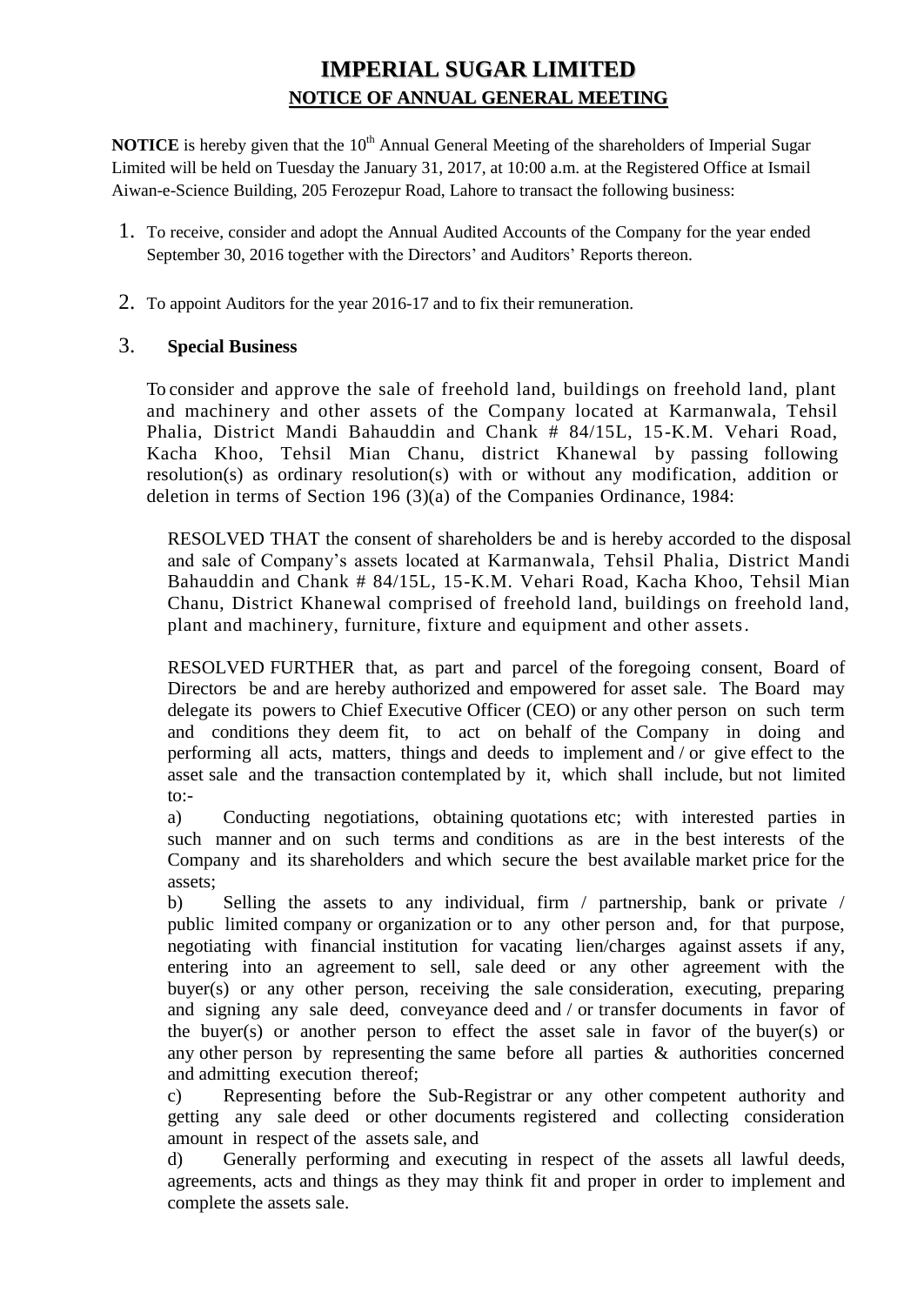FURTHER RESOLVED that the Company be and is hereby authorized to take all actions incidental or ancillary thereto with regard to asset sale.

FURTHER RESOLVED that the Board be and is hereby empowered to agree upon modification in these resolutions that may be directed / required by the SECP without the need for any other further approval of the shareholders.

FURTHER RESOLVED that certified copies of this resolution as present form or modified by CEO/Company Secretary be communicated to the concerned authorities and shall remain in force until notice in writing to the contrary be given.

4. Any other business with permission of the Chair.

By Order of the Board

Company Secretary

Lahore January 09, 2017

#### **Notes:-**

- 1. The Share Transfer Books of the Company will remain closed from January 24, 2017 to January 31, 2017 (both days inclusive).
- 2. Members may participate in the meeting either personally, or through video link or by proxy. A member or members holding 10% or more shareholding of total paid up capital of the company and residing in a city may demand to provide the facility of video link for attending the meeting. The demand of video link shall be made at least seven days before the date of meeting.
- 3. A member entitled to attend and vote in the meeting may appoint another member as his/her proxy to attend and vote on his/her behalf. The proxy, in order to be effective, must be received at the registered office of the Company duly signed and stamped not later than 48 hours before the meeting.
- 4. The members are requested to bring their Folio / Account details (participant ID and sub-account) and original CNIC for identification purpose at the time of meeting. In case of corporate entity, the Board of Director's Resolution or power of attorney with specimen signatures of the nominee should be produced.
- 5. Members are requested:
	- a) to notify the change of address immediately, if any.
	- b) to provide the copies of their valid CNIC's if not provided earlier.
- 6. The Audited Financial Statements have been sent to shareholders through Compact Diskette and also available at the website of the company at [www.imperialsugars.com.](http://www.imperialsugars.com/)

### **Statement Under Section 160(1)(b) of the Companies Ordinance, 1984**

This statement sets out the material facts pertaining to the special business to be transacted at the Annual General Meeting of the Company to be held on January 31, 2017.

The Board of Directors has approved the disposal of freehold land, buildings on freehold land, plant and machinery, furniture, fixture and equipment and other assets subject to approval of the Company's shareholders in Annual General Meeting. The information required under SRO 1227/2005 dated December 12, 2005 is as follows: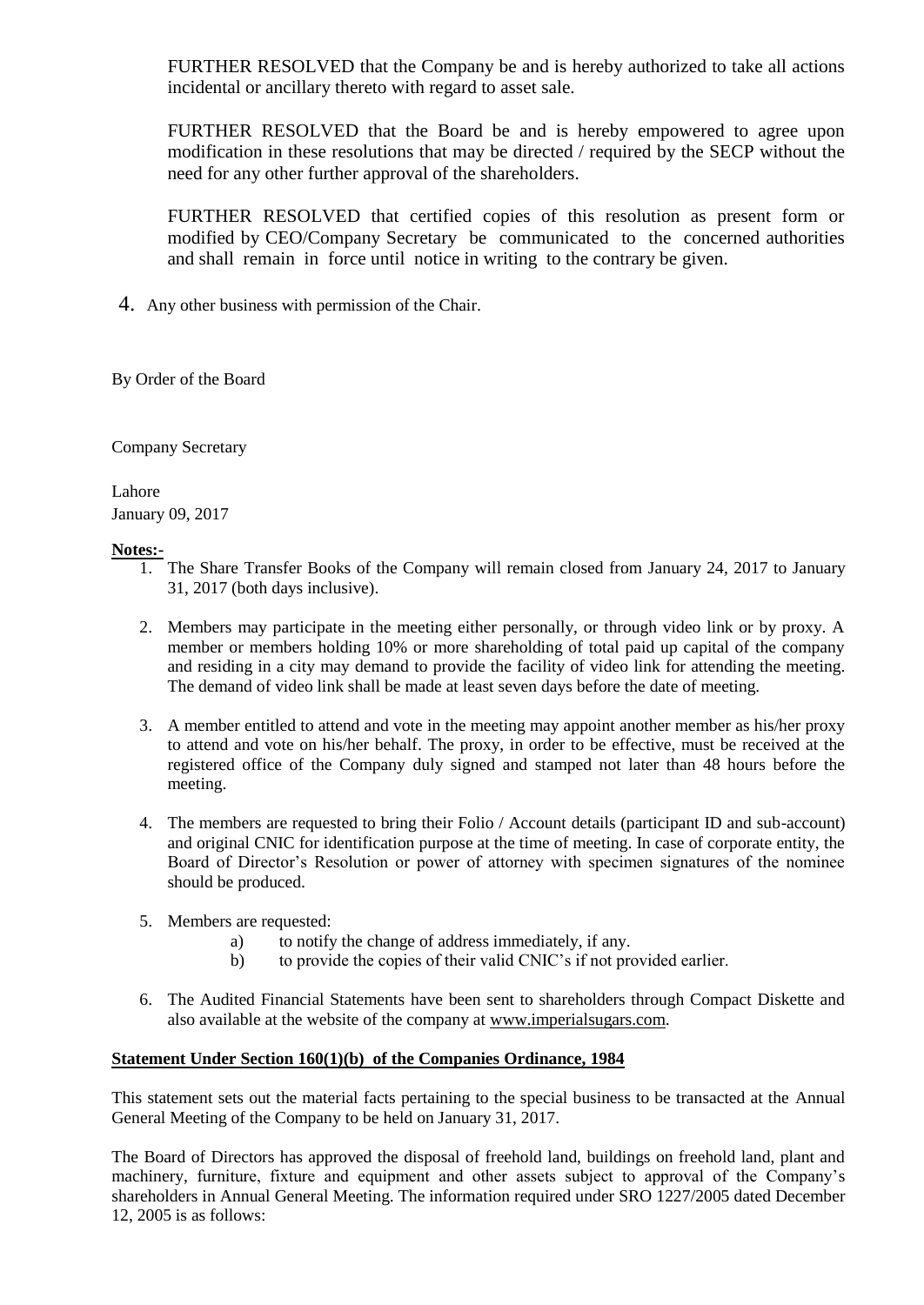|                                         | Description of Asset(s)                                                              | Cost as at<br>30-09-2016 | <b>Book Value</b><br>as at<br>30-09-2016<br>(without)<br>surplus on<br>revaluation) | Revalued<br>Amount / Fair<br>Value $/$<br>Current<br>Market Value |
|-----------------------------------------|--------------------------------------------------------------------------------------|--------------------------|-------------------------------------------------------------------------------------|-------------------------------------------------------------------|
|                                         |                                                                                      | Rupees in thousands      |                                                                                     |                                                                   |
| Land                                    |                                                                                      |                          |                                                                                     |                                                                   |
| I.                                      | 138 Acres 02 Kanals and 16 Marlas                                                    |                          |                                                                                     |                                                                   |
|                                         | Situated at Karmanwala, Tehsil Phalia District Mandi Bahauddin                       | 173,577                  | 173,577                                                                             | 1,292,938                                                         |
| $\mathbf H$                             | 112 Acres 05 Kanals and 02 Marlas                                                    |                          |                                                                                     |                                                                   |
|                                         | situated at Katcha Khu, Vehari Road, Chak # 84-15L, Mian Chanu,<br>District Khanewal | 163,649                  | 163,649                                                                             | 1,236,262                                                         |
| <b>Building</b>                         |                                                                                      | 1,472,461                | 937,665                                                                             | 5,112,498                                                         |
| <b>Plant &amp; Machinery</b>            |                                                                                      | 2,605,888                | 1,922,724                                                                           | 7,580,846                                                         |
| <b>Furniture, fixture and equipment</b> |                                                                                      | 37,948                   | 17,887                                                                              |                                                                   |
| <b>Vehicles</b>                         |                                                                                      | 37,137                   | 9,469                                                                               |                                                                   |
| Stores, spares & loose tools            |                                                                                      | 263,761                  | 263,761                                                                             |                                                                   |

## **The proposed manner of disposal**

The assets will be disposed of in an open bidding through tender in Newspaper.

### **Reason for the disposal of assets**

There are multiple factors which have led to the decision by the Directors of the company to dispose of the assets, as aforesaid.

Shortage of working capital resulted in the closure of Company's operations during the current year ended September 30, 2016, whereas, Phalia plant of the Company also did not operate during the last year ended September 30, 2015. Capacity of sugar sector in Pakistan has increased unchecked, hence comparatively lower local demand of sugar impacts the price of sugar. The increased production mandates export of sugar. Hence, stability of price of sugar is dependent upon allowance of export of sugar on yearly basis. Further, there is a global decrease in price of ethanol due to decrease in oil prices. Moreover, sugar recovery in areas of the Company is lower as compared to other competitors.

The banks are reluctant to further finance the Company and payables to banks stand at 1,606,721,000 as at September 30, 2016. Further, Sponsors' loans as at September 30, 2016 are of Rupees 332,330,000.

The management after trying all alternatives has now decided to get NOCs from financial institutions for sale of assets and clear the borrowings of the Company. The Board of Directors has approved the disposal plan as mentioned above.